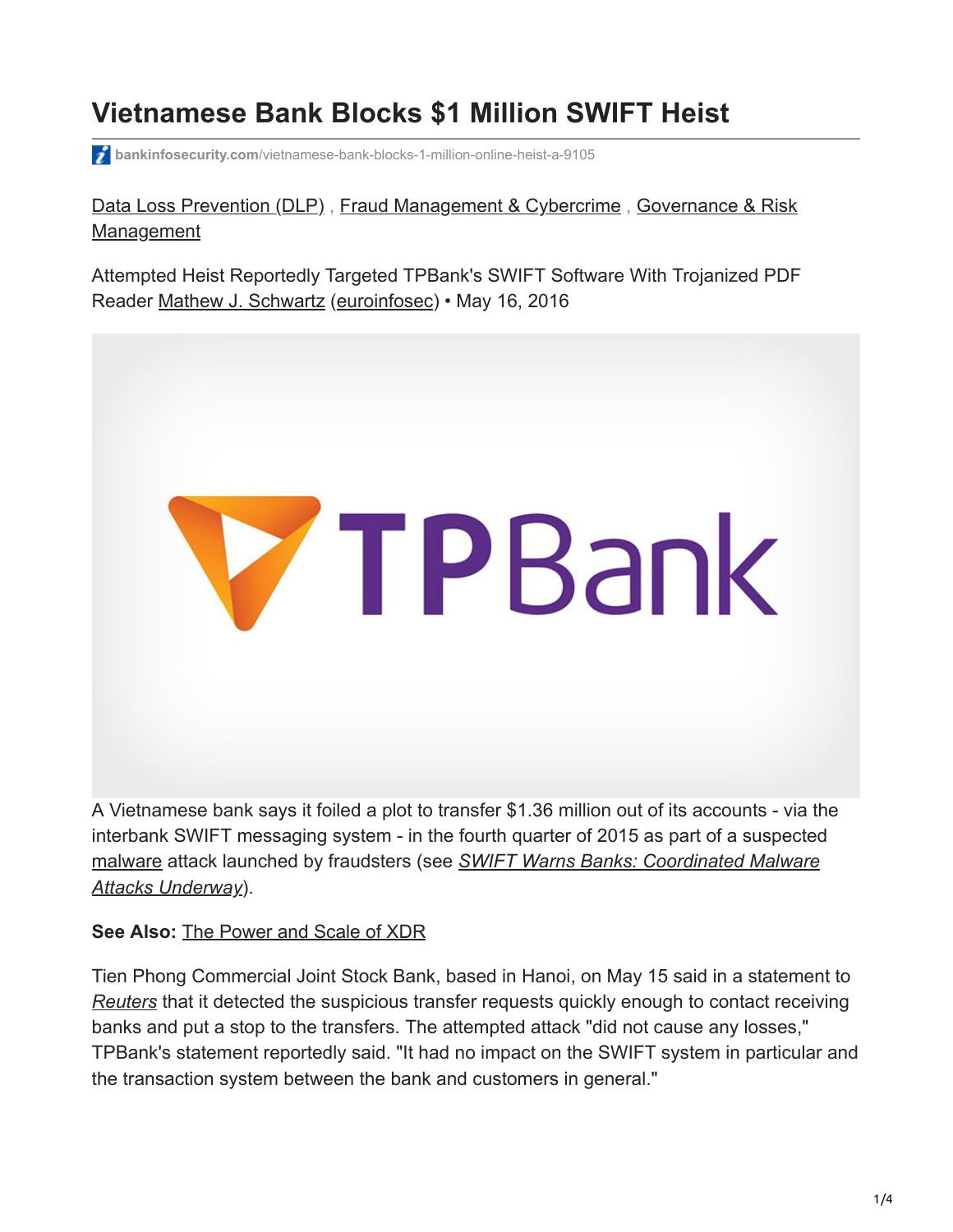SWIFT, which stands for the Society for Worldwide Interbank Financial Telecommunication, is a Brussels-based cooperative, owned by 3,000 banks, that was founded in 1973, and which maintains a messaging system used by 11,000 banks.

The State Bank of Vietnam - the country's central bank - is probing the attack after having received related information from TPBank on May 16, spokeswoman Le Thi Thuy Sen tells *[Bloomberg](http://www.bloomberg.com/news/articles/2016-05-16/vietnam-s-central-bank-probes-hacking-attempt-at-tien-phong-bank)*.

TPBank and the State Bank of Vietnam couldn't be immediately reached for comment on those reports.

SWIFT declined to comment on those reports, except to point to a [May 13 security alert](https://www.swift.com/insights/press-releases/swift-customer-communication_customer-security-issues) that it sent to its customers, warning them of "a highly adaptive campaign targeting banks' payment endpoints." That warning said an unnamed Vietnamese bank had also been targeted by the same attackers who attempted to transfer \$1 billion out of the central bank of Bangladesh's account at the Federal Reserve of New York.

In the Bangladesh Bank case, the attackers successfully transferred \$100 million to overseas accounts, of which [\\$81 million is still missing](https://www.databreachtoday.com/bangladesh-bank-hackers-steal-100-million-a-8958). Investigators say the stolen funds were laundered via casinos in the Philippines. SWIFT says the attack was carried out in part after attackers [used malware](https://www.databreachtoday.com/blogs/seeking-swift-malware-attack-antidote-p-2119) to infect a PDF reader used by bank employees.

# **TPBank Blames Third-Party Vendor**

TPBank's statement said the fraudulent transfer requests were made using an unnamed third-party vendor with which the bank had contracted, to allow it to interface with the SWIFT network. The bank said that in the wake of the fraudulent transfer requests, it stopped working with the third-party provider and now has a more secure system which directly interfaces with the SWIFT platform.

TPBank told *Reuters* that the attack against it might have been carried out using the Trojanized PDF reader detailed in SWIFT's customer alert.

# **SWIFT: 'Small Number' of Similar Cases**

In its May 13 customer alert, SWIFT warned that beyond Bangladesh Bank, it was aware of a "small number" of similar cases at other banks, involving attackers successfully infecting an unnamed PDF reader used at victim banks, which could be used to alter statements and disguise fraudulent transfers. Its alert did not name TPBank.

British defense contractor [BAE Systems](http://baesystemsai.blogspot.co.uk/2016/05/cyber-heist-attribution.html) on May 13 released research saying that "a commercial bank in Vietnam ... also appears to have been targeted in a similar fashion using [tailored malware, but based off a common code base" \(see](https://www.databreachtoday.com/bangladesh-bank-attackers-hacked-swift-software-a-9061) *Bangladesh Bank Attackers Hacked SWIFT Software*).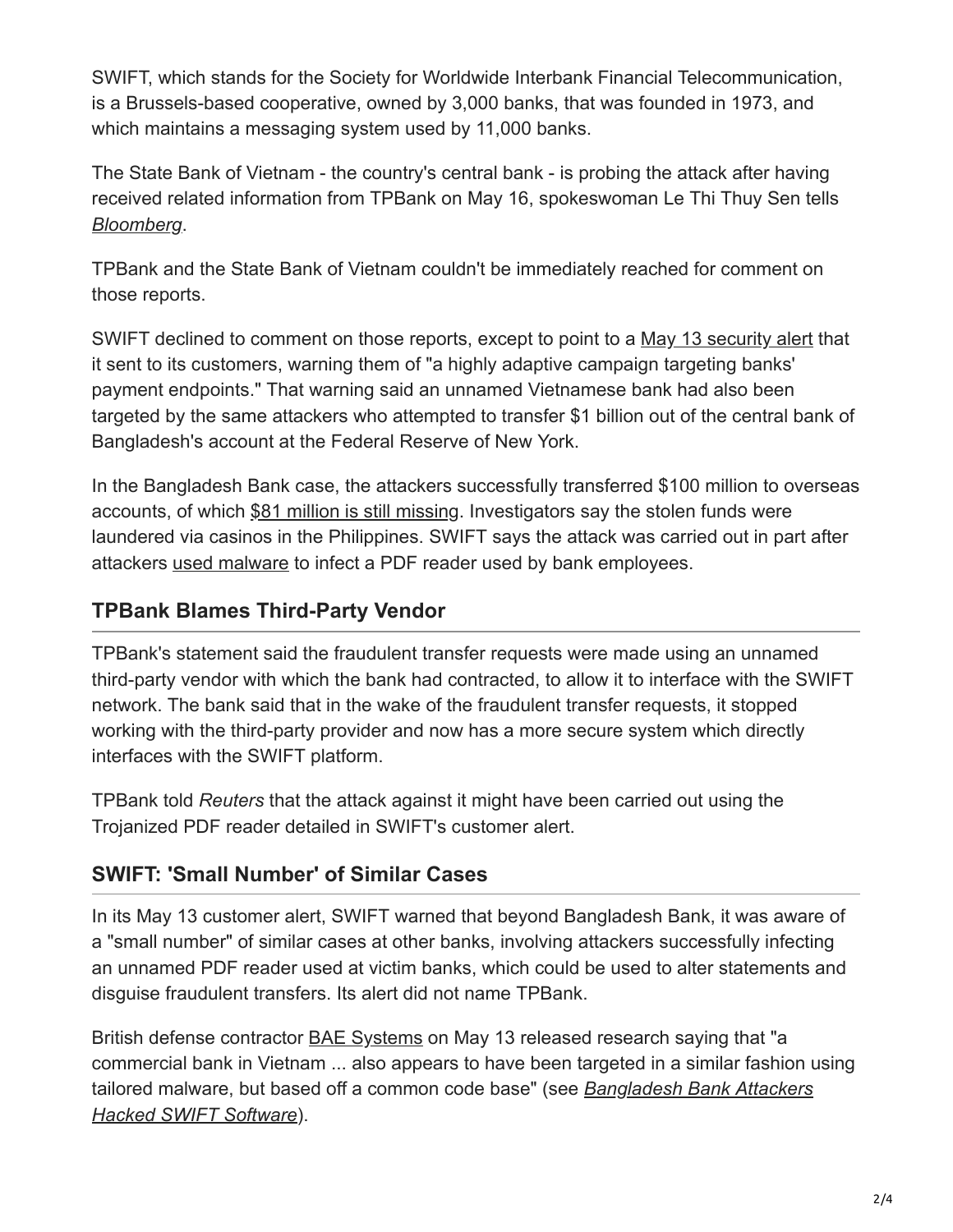Threat-intelligence firm iSight Partners says there is at least one more victim that has not yet been publicly disclosed. "We believe that at least three financial institutions in the region were affected by these actors, and in two instances, malware was deployed that had functionality specifically associated with SWIFT fraud," the firm says in a research note that also names the PDF reader targeted by attackers.

"The malware used to target the Vietnamese bank replaces Foxit's popular PDF reader software to mask records of SWIFT transactions when read," iSight Partners says. "When reports are read through the PDF reader, SWIFT records are altered to remove traces of fraudulent transactions."

# **The Lazarus Group Connection**

Based on its *digital forensic investigation*, BAE Systems said the malware appeared to be tied to the Lazarus Group, as detailed in a February report into Operation Blockbuster that was coordinated by anti-fraud and analytics firm Novetta. BAE Systems said the group also appeared to use a code compiler named [Kordllbot,](http://baesystemsai.blogspot.co.uk/2016/05/cyber-heist-attribution.html) and to have focused its attacks on organizations in South Korea and the United States.

The Novetta report said the Lazarus Group "has been active since at least 2009, and potentially as early as 2007, and was responsible for the November 2014 destructive wiper attack against Sony Pictures Entertainment."

BAE Systems said that it did not have enough evidence to incontrovertibly attribute the Bangladesh and Vietnamese bank hacks to the same group that hacked Sony. But it said currently available evidence strongly suggests a connection. "We believe that the same coder is central to these attacks," it said. "Who the coder is, who they work for, and what their motivation is for conducting these attacks cannot be determined from the digital evidence alone."

# **Who's Responsible for Securing SWIFT?**

The bank hacking campaign has revealed uneven information security practices at some SWIFT-using banks. In the wake of the February theft from Bangladesh Bank, which came to light in March, bank officials publicly said the Federal Reserve Bank of New York and SWIFT were at least partially to blame. But the New York Fed fired back, saying that it had honored valid SWIFT requests, and SWIFT said that the attackers had been able to gain access to Bangladesh Bank's back-end systems and submit what appeared to be legitimate SWIFT messages.

A subsequent Bangladesh police investigation reportedly concluded that a SWIFT technician [left exploitable loopholes](https://www.databreachtoday.com/swift-to-banks-get-your-security-act-together-a-9099) after connecting the bank to SWIFT's network, to facilitate real-time payments. But other reports suggested that the bank lacked robust passwords and